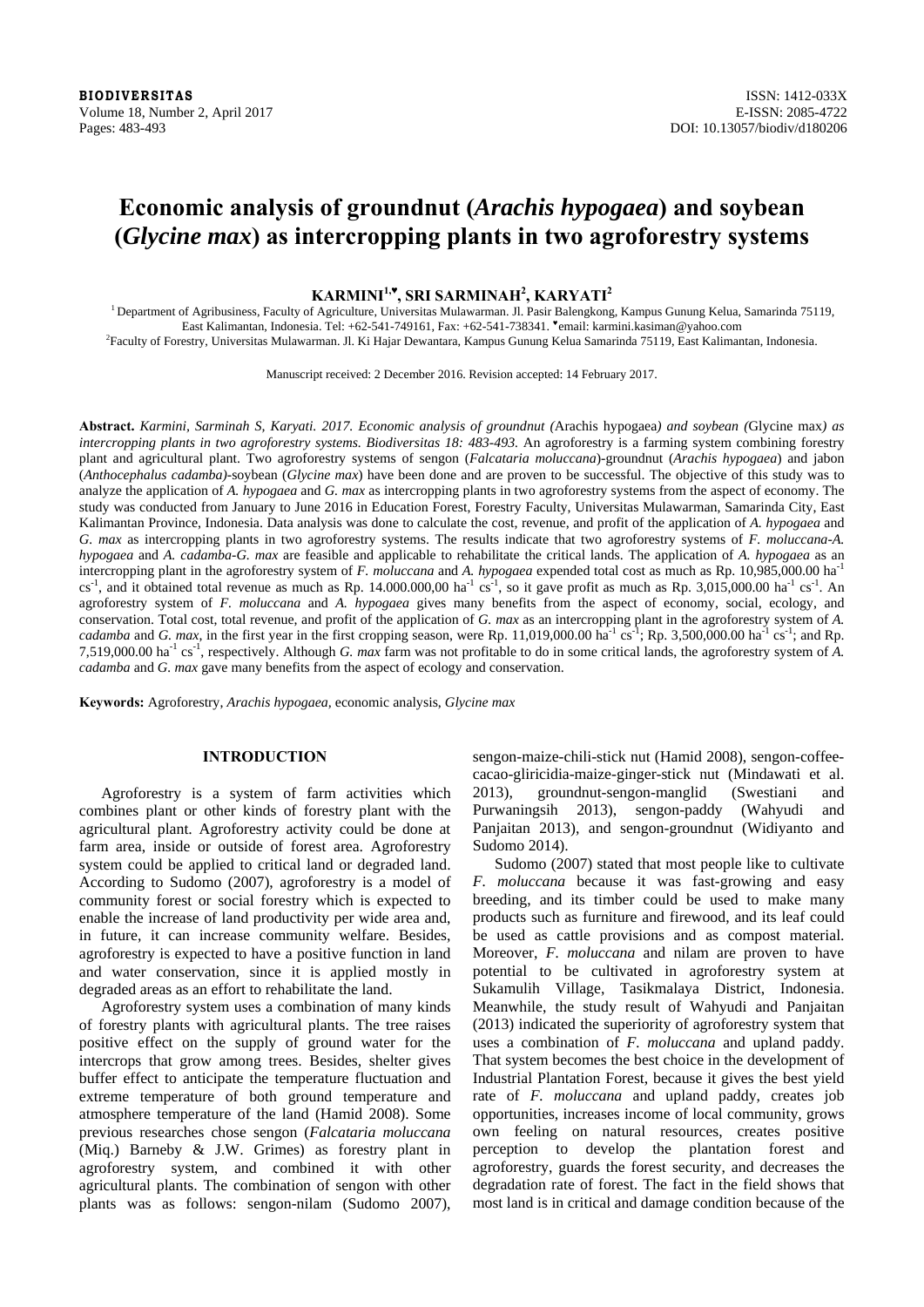continuous effort to fulfill the economic need. People have to contact with nature, so the activity to rehabilitate forest and its surrounding area has a potential conflict (Nasution 2010).

According to Sembiring et al. (2014), groundnut (*Arachis hypogaea* L.) is a food commodity that has high economic value. *A. hypogaea* has high nutrition ingredient especially protein and grease. *A. hypogaea* is mostly used as food-stuff and industrial material (Raja et al. 2013). Researches on *A. hypogaea* farming have been done by some researchers such as Hidayat et al. (2004), Muklis et al. (2012), Raja et al. (2013), Riska (2014), Sembiring et al. (2014), and Boekoesoe and Saleh (2015).

Jabon (*Anthocephalus cadamba* (Roxb.) Miq.) is a tropical tree species that is native to South Asia and Southeast Asia, including Indonesia (Krisnawati et al. 2011a). *A. cadamba* is preferred by the local community because it is a fast-growing tree species and has good adaptability to drought and waterlogging stresses (Hadi et al. 2015; Seo et al. 2015; Sudrajat et al. 2015). *A. cadamba*  is used in community forests and greening activities such as reforestation programs, afforestation programs, rehabilitation activities of waterlogged marginal sites, and replanting the marginal dryer sites. *A. cadamba* has wood for multiple ends uses such as plywood, light construction materials, flooring, beams and rafters, boxes and crates, tea-chests, packing cases, shuttering, ceiling boards, toys, wooden shoes, bobbins, yokes, carvings, matches, chopsticks, pencils, canoes, and inexpensive furniture. The pulp of *A. cadamba* for medium quality paper and the fresh leaves are used as cattle fodder or as plates and serviettes (Soerianegara and Lemmens 1993).

Soybean (*Glycine max* (L.) Merrill) is valued as a productive and adaptable crop which fits well into the cropping patterns of varying agro-climatic conditions (Amusat and Ademola 2013). For a long time, soybean has been a part of the traditional food for the human population which comes in various forms such as tofu, soy-milk, green vegetable soybeans, tempeh, and soybean oil, and also, in its second generation of soy-foods such as soy-nuts, alternatives cheese, and soymilk yogurt. According to Agroudy et al. (2011), the soy oil is one of the widest spread vegetable oils. It is used directly in food to prevent its consumers from having blood pressure and arteriosclerosis; moreover, seeds of soybean contain the highest number of vitamins that are essential for the body.

The establishment of two agroforestry systems using *F. moluccana* and *A. cadamba* as forestry plants and *A. hypogaea* and *G. max* as agricultural plants are important to apply because it has high economic potential. The aim of this study was to analyze the application of *A. hypogaea* and *G. max* as intercropping plants in two agroforestry systems from the aspect of the economy. The result of this study is expected to give information to businessman, government, stakeholders, and other researchers about cost expenditure, potential revenue, and profit estimation that could be obtained from the application of *A. hypogaea* and *G. max* as intercropping in the two agroforestry systems. That information are useful to determine the capital needed to start an agro-business. This study compared two agroforestry systems of *F. moluccana-A. hypogaea* and *A. cadamba-G. max* to offer the best agroforestry system that could be applied in the critical lands.

The sections of this study are organized in the following sequence. Materials and methods section explaining the study area, procedures, and data analysis. The next section presents the results and includes some discussions. The last section is the conclusion that summarizes findings and offers recommendations.

#### **MATERIALS AND METHODS**

#### **Study area**

This study was conducted for 6 months from January to June 2016. The experiment was done in Forest Education, Faculty of Forestry, Universitas Mulawarman, East Kalimantan, Indonesia. Experimental plots were located in Lempake, Samarinda City, East Kalimantan Province, Indonesia (Figure 1). There are many previous researches on agroforestry systems in some locations in Indonesia. Some of them did the research on *F. moluccana* in Tasikmalaya District, West Java Province (Sudomo 2007), in East Java Province (Hamid 2008; Mindawati et al. 2013), and in Ciamis District, West Java Province (Sudomo 2013; Swestiani and Purwaningsih 2013; Widiyanto and Sudomo 2014). The study on *A. hypogaea* had been done by some researchers in several provinces in Indonesia. Several *A. hypogaea* studies were located in West Java Province (Hidayat et al. 2004), in Purworejo District, Central Java Province (Muklis et al. 2012), in Medan City, North Sumatera Province (Raja et al. 2013), in Sigi District, Central Sulawesi Province (Riska 2014), in Deli Serdang District, North Sumatera Province (Sembiring et al. 2014), and in West Gorontalo District, Gorontalo Province (Boekoesoe and Saleh 2015). However, the publication of researches about two agroforestry systems of *F. moluccana-A. hypogaea* and *A. cadamba-G. max* in East Kalimantan Province is still limited.

#### **Procedures**

Some researchers collected primary data through a survey to some farmers as respondents to reach their aims of the research. Siregar et al. (2007) surveyed 40 respondents to analyze the economic value of some agroforestry systems. Asnah and Natal (2009) surveyed 45 respondents to calculate the profit of *A. hypogaea* farm. Another researcher, Muklis et al. (2012), surveyed 26 respondents to analyze the profit of *A. hypogaea* farm. Amusat and Ademola (2013) collected primary data using interview schedules from the 130 selected *G. max* farmers, but only 123 of the schedules were found to be useable. Dogbe et al. (2013) determined 140 *G. max* farmers as enumerators for their study. In addition, Riska (2014) surveyed 30 respondents to analyze the production and profit of *A. hypogaea* farm. Zoundji et al. (2015) selected 324 soybean producers as respondents.

This study was different from those studies above in which primary data for the analysis of economy were collected from on-farm experimental plot established to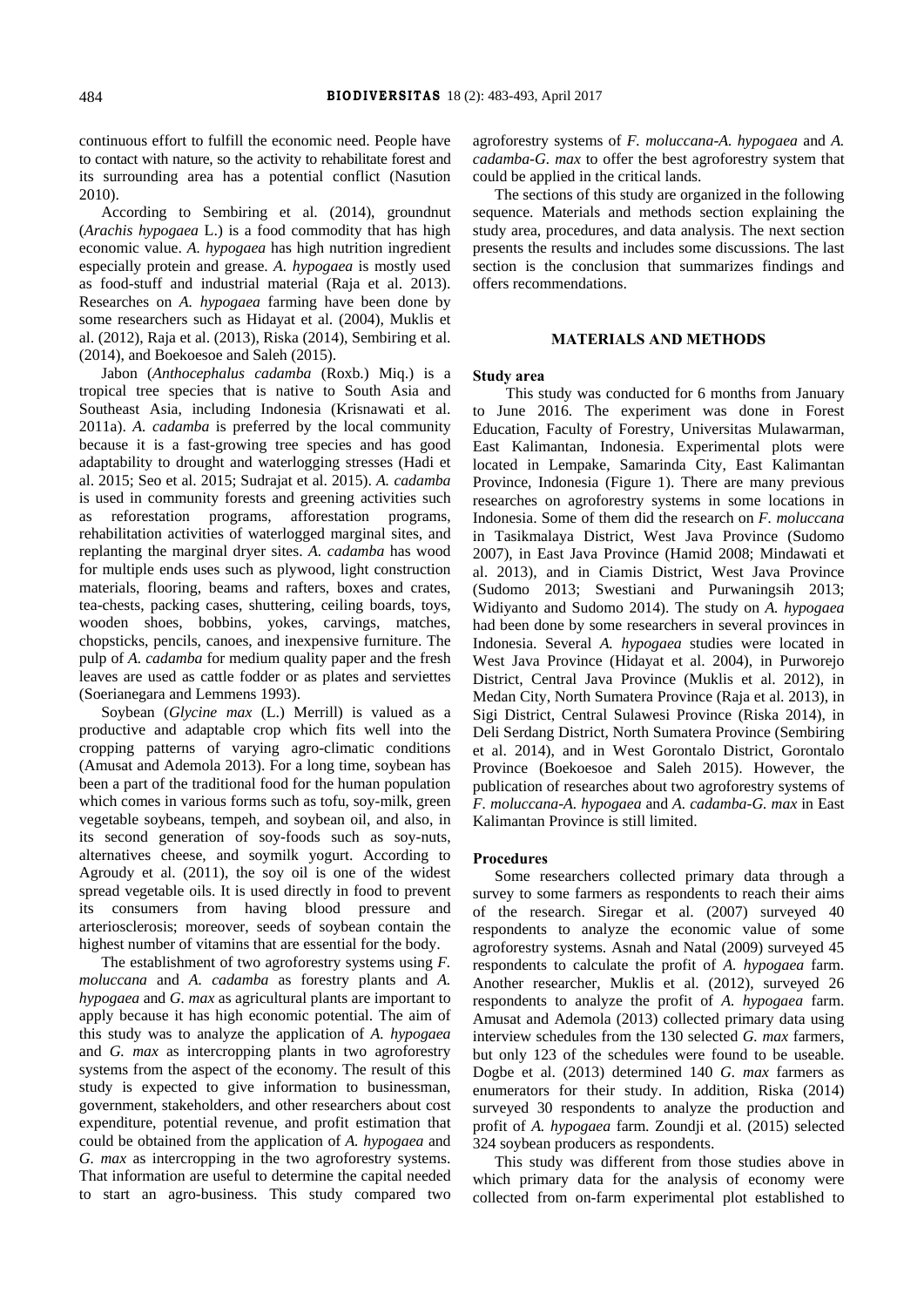study two agroforestry systems of *F. moluccana-A. hypogaea*  and *A. cadamba-G. max*. Experimental researches related to agroforestry had been done by some researchers with different kinds of plant combination. For example, treemaize (Bertomeu 2006), sengon-nilam (Sudomo 2007), sengon-maize-chili-stick nut (Hamid 2008), sengon-coffeecacao-gliricidia-maize-ginger-stick nut (Mindawati et al. 2013), groundnut-manglid (Sudomo 2013), groundnutsengon-manglid (Swestiani and Purwaningsih 2013), sengon-paddy (Wahyudi and Panjaitan 2013), and sengon-

groundnut (Widiyanto and Sudomo 2014). In this study, experimental plot (Figure 2) of *F. moluccana* and A. hypogaea had a size of 10 m  $\times$  10 m per plot with two replications or as many as two plots. Similar to *F. moluccana* and *A. hypogaea*, an experimental plot of *A. cadamba* and *G. max* had the same of size and replication. *F. moluccana* and *A. cadamba* were cultivated with a distance of 3 m  $\times$  3 m. *A. hypogaea* crops were cultivated among *F. moluccana* trees as intercropping with a size of 20 cm x 20 cm. *G. max* crops were also cultivated among *A. cadamba* trees as intercropping with size of 20 cm x 20 cm. The cultivation activities included land

preparation, planting, crop maintenance (weeding, fertilizing, and control of pests and diseases), and harvesting. Harvesting activity was only done to gather *A. hypogaea* and *G. max* yields, but no timber harvesting of *F. moluccana* and *A. cadamba* trees.

### **Data analysis**

This study was different from the previous study by Bertomeu (2006) which also made an experimental plot to collect primary data. Bertomeu (2006) collected primary data to study the financial evaluation of agroforestry systems of tree and maize. However, this study collected primary data to analyze the application of *A. hypogaea* and *G. max* as intercropping in two agroforestry systems from the aspect of the economy. In this study, data were analyzed to calculate the cost, revenue, and profit from the application of *A. hypogaea* and *G. max* as intercropping in two agroforestry systems. Cost is calculated from price and quantity of inputs. Thus revenue is the price of production yield, and meanwhile, profit is revenue minus cost (Slavin 2009). Besides primary data, this study also collected secondary data from the results of previous studies.



**Figure 1.** Study location in Forest Education, Faculty of Forestry, Universitas Mulawarman, East Kalimantan, Indonesia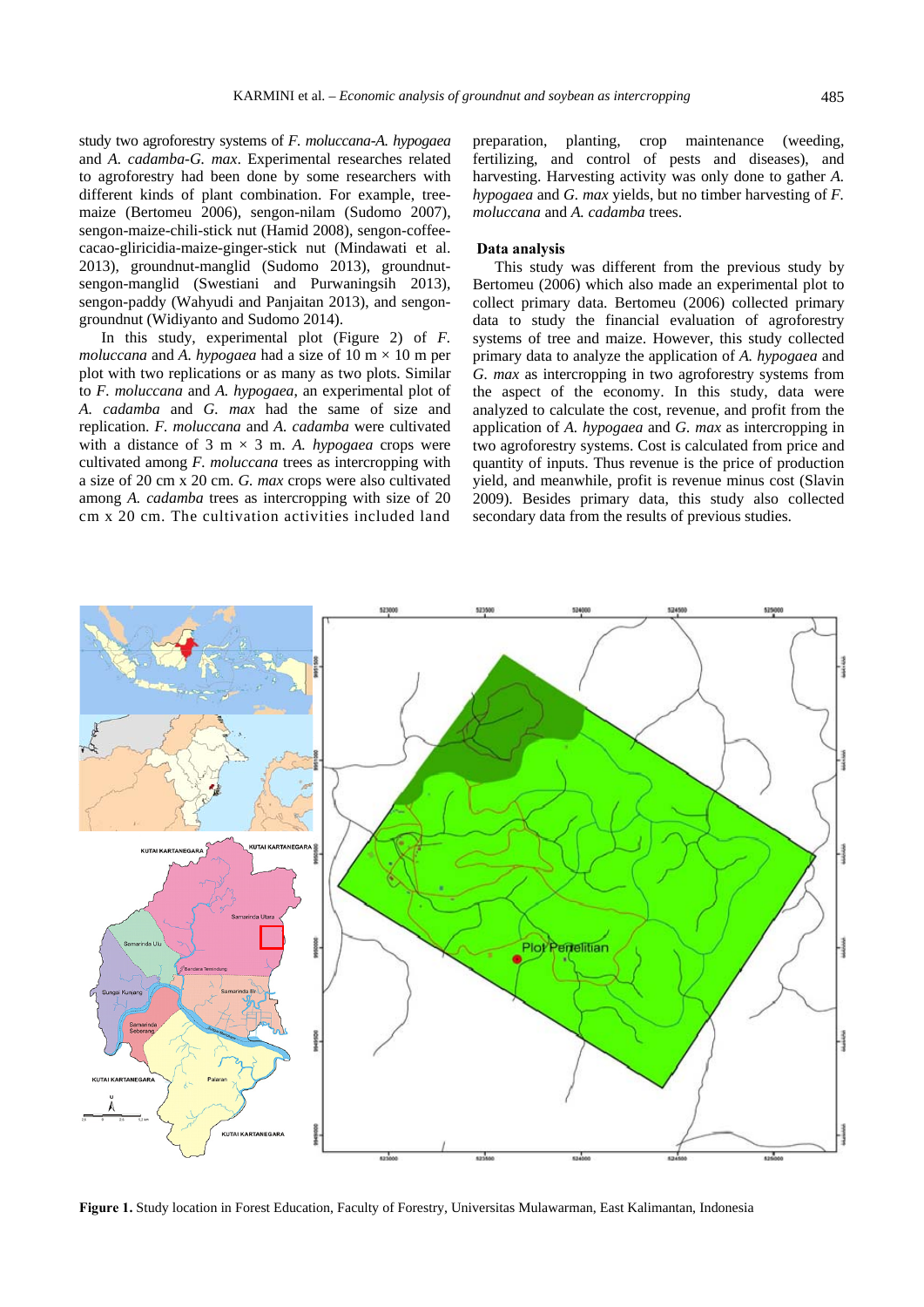

**Figure 2.** Layout of experimental plots in two agroforestry systems of *Falcataria moluccana-Arachis hypogaea* and *Anthocephalus cadamba-Glycine max* 

#### **RESULTS AND DISCUSSION**

The application of an agroforestry system needs the cost expenditure to buy materials, depreciation of equipment, and wage of labor. Besides cost expenditure, the application of an agroforestry system gives revenue and profit. Table 1 shows economic analysis of *A. hypogaea* as an intercropping plant in an agroforestry system of *F. moluccana* (Figure 3.A) and *A. hypogaea* (Figure 3.B) during four months in East Kalimantan in the 2016 cropping season. Meanwhile, economic analysis of *G. max* as an intercropping plant in an agroforestry system of *A. cadamba* (Figure 3.C) and *G. max* (Figure 3.D) during four months in East Kalimantan in the 2016 cropping season is presented in Table 2.

Material cost was expended on buying *F. moluccana* seedling, *A. hypogaea* seed, *A. cadamba* seedling, *G. max*  seed, NPK fertilizer, pesticide, plastic strings, and gunny sack. Fertilizer is given to increase soil fertility. Material cost for the application of an agroforestry system of *A. cadamba* and *G. max* (Rp. 7,754,000.00 ha<sup>-1</sup> cs<sup>-1</sup>) was bigger than that of *F. moluccana* and *A. hypogaea* (Rp. 7,720,000.00  $\text{ha}^{-1} \text{ cs}^{-1}$ ). Material cost differed between the application of an agroforestry system of *F. moluccana*-*A. hypogaea* and *A. cadamba*-*G. max* because of some reasons. The price of *A. cadamba* seedling was more expensive than that of *F. moluccana* seedling, however, the price of *A. hypogaea* seed was more expensive than that of *G. max.* That two agroforestry systems need gunny sack in different number depends on its yield.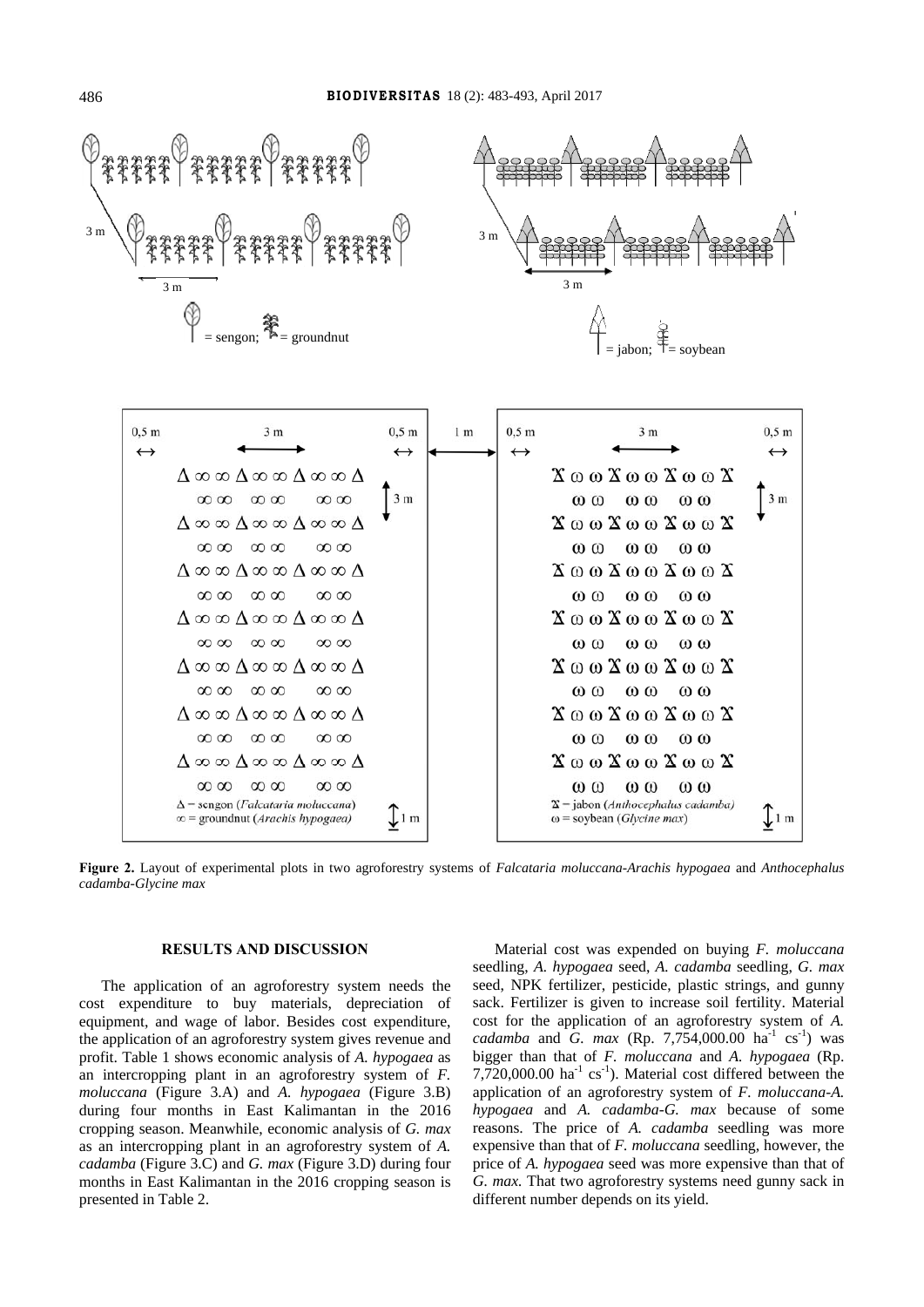| <b>Production cost</b><br>Material cost<br>1.<br>2.<br>3.<br>4.<br>5.<br>6. | F. moluccana seedling<br>A. hypogaea seed<br>NPK fertilizer<br>Pesticide<br>Plastic strings<br>Gunny sack<br>Subtotal                | 800.00<br>150.00<br>100.00<br>25.00<br>1.00<br>20.00 | units ha <sup>-1</sup><br>$kg$ ha <sup>-1</sup> cs <sup>-1</sup><br>$kg$ ha <sup>-1</sup> cs <sup>-1</sup><br>$kg$ ha <sup>-1</sup> cs <sup>-1</sup><br>unit ha <sup>-1</sup> cs <sup>-1</sup><br>units $ha^{-1} cs^{-1}$ | Rp.<br>Rp.<br>Rp.<br>Rp.<br>Rp.<br>Rp. | 3,000.00<br>20,000.00<br>15,000.00<br>30,000.00<br>30,000.00<br>2,000.00         | $unit-1$<br>$kg^{-1}$<br>$kg^{-1}$<br>$kg^{-1}$<br>$unit-1$<br>$unit-1$          | 2,400,000.00<br>3,000,000.00<br>1,500,000.00<br>750,000.00<br>30,000.00<br>40,000.00<br>7,720,000.00 |
|-----------------------------------------------------------------------------|--------------------------------------------------------------------------------------------------------------------------------------|------------------------------------------------------|---------------------------------------------------------------------------------------------------------------------------------------------------------------------------------------------------------------------------|----------------------------------------|----------------------------------------------------------------------------------|----------------------------------------------------------------------------------|------------------------------------------------------------------------------------------------------|
|                                                                             | Depreciation cost                                                                                                                    |                                                      |                                                                                                                                                                                                                           |                                        |                                                                                  |                                                                                  |                                                                                                      |
| 7.<br>8.<br>9.<br>10.                                                       | Hoe<br>Chopper<br>Sickle<br>Sprayer<br>Subtotal                                                                                      | 2.00<br>2.00<br>2.00<br>1.00                         | units $ha^{-1}$<br>units ha <sup>-1</sup><br>units ha <sup>-1</sup><br>unit ha <sup>-1</sup>                                                                                                                              | Rp.<br>Rp.<br>Rp.<br>Rp.               | 125,000.00<br>100,000.00<br>60,000.00<br>350,000.00                              | $unit-1$<br>$unit-1$<br>$unit-1$<br>$unit-1$                                     | 20,833.33<br>16,666.67<br>10,000.00<br>17,500.00<br>65,000.00                                        |
| Labor cost                                                                  |                                                                                                                                      |                                                      |                                                                                                                                                                                                                           |                                        |                                                                                  |                                                                                  |                                                                                                      |
| 11.<br>12.<br>13.<br>14.                                                    | Land preparation<br>Planting<br>Crop maintenance:<br>a. Fertilizing<br>b. Weeding<br>c. Pests and diseases controlling<br>Harvesting | 7.00<br>6.00<br>4.00<br>5.00<br>4.00<br>6.00         | days ha <sup>-1</sup> $cs^{-1}$<br>days ha <sup>-1</sup> $cs^{-1}$<br>days ha $^{-1}$ cs <sup>-1</sup><br>days ha <sup>-1</sup> $cs^{-1}$<br>days ha $^{-1}$ cs $^{-1}$<br>days ha 1 cs <sup>-1</sup>                     | Rp.<br>Rp.<br>Rp.<br>Rp.<br>Rp.<br>Rp. | 100,000.00<br>100,000.00<br>100,000.00<br>100,000.00<br>100,000.00<br>100,000.00 | $day^{-1}$<br>$day^{-1}$<br>$day^{-1}$<br>$day^{-1}$<br>$day^{-1}$<br>$day^{-1}$ | 700,000.00<br>600,000.00<br>400,000.00<br>500,000.00<br>400,000.00<br>600,000.00                     |
|                                                                             | Subtotal                                                                                                                             |                                                      |                                                                                                                                                                                                                           |                                        |                                                                                  |                                                                                  | 3,200,000.00                                                                                         |
| <b>Total cost</b>                                                           |                                                                                                                                      |                                                      |                                                                                                                                                                                                                           |                                        |                                                                                  | 10,985,000.00                                                                    |                                                                                                      |
| <b>Total revenue</b>                                                        |                                                                                                                                      |                                                      |                                                                                                                                                                                                                           |                                        |                                                                                  |                                                                                  |                                                                                                      |
| Profit                                                                      | A. hypogaea yield                                                                                                                    | 1,000.00                                             | $kg$ ha <sup>-1</sup>                                                                                                                                                                                                     | Rp.                                    | 14,000.00                                                                        | $kg^{-1}$                                                                        | 14,000,000.00<br>3,015,000.00                                                                        |

**Table 2.** Economic analysis of *Glycine max* as intercropping in an agroforestry system of *Anthocephalus cadamba* and *Glycine max* during four months in East Kalimantan in the 2016 cropping season

| No.                    | Cost                              |        | Quantity                               |     | Price      |                    | Total (Rp. $ha^{-1} cs^{-1}$ ) |
|------------------------|-----------------------------------|--------|----------------------------------------|-----|------------|--------------------|--------------------------------|
| <b>Production cost</b> |                                   |        |                                        |     |            |                    |                                |
| Material cost          |                                   |        |                                        |     |            |                    |                                |
| 1.                     | A. cadamba seedling               | 800.00 | units $ha^{-1}$                        | Rp. | 4,000.00   | $unit-1$           | 3,200,000.00                   |
| 2.                     | G. max seed                       | 150.00 | $kg$ ha <sup>-1</sup> cs <sup>-1</sup> | Rp. | 15,000.00  | $kg^{-1}$          | 2,250,000.00                   |
| 3.                     | NPK fertilizer                    | 100.00 | $kg$ ha <sup>-1</sup> cs <sup>-1</sup> | Rp. | 15,000.00  | $k\bar{g}^{-1}$    | 1,500,000.00                   |
| 4.                     | Pesticide                         | 25.00  | $kg$ ha <sup>-1</sup> cs <sup>-1</sup> | Rp. | 30,000.00  | $kg^{-1}$          | 750,000.00                     |
| 5.                     | Plastic strings                   | 1.00   | unit ha $^{-1}$ cs <sup>-1</sup>       | Rp. | 30,000.00  | $\text{unit}^{-1}$ | 30,000.00                      |
| 6.                     | Gunny sack                        | 12.00  | units $ha^{-1} cs^{-1}$                | Rp. | 2,000.00   | $unit-1$           | 24,000.00                      |
|                        | Subtotal                          |        |                                        |     |            |                    | 7,754,000.00                   |
|                        | Depreciation cost                 |        |                                        |     |            |                    |                                |
| 7.                     | Hoe                               | 2.00   | units $ha^{-1}$                        | Rp. | 125,000.00 | $unit-1$           | 20,833.33                      |
| 8.                     | Chopper                           | 2.00   | units ha <sup>-1</sup>                 | Rp. | 100,000.00 | $unit-1$           | 16,666.67                      |
| 9.                     | Sickle                            | 2.00   | units ha <sup>-1</sup>                 | Rp. | 60,000.00  | $unit-1$           | 10,000.00                      |
| 10.                    | Sprayer                           | 1.00   | unit ha <sup>-1</sup>                  | Rp. | 350,000.00 | $unit-1$           | 17,500.00                      |
|                        | Subtotal                          |        |                                        |     |            |                    | 65,000.00                      |
| Labor cost             |                                   |        |                                        |     |            |                    |                                |
| 11.                    | Land preparation                  | 7.00   | days ha <sup>-1</sup> $cs^{-1}$        | Rp. | 100,000.00 | $day^{-1}$         | 700,000.00                     |
| 12.                    | Planting                          | 6.00   | days ha $^{-1}$ cs <sup>-1</sup>       | Rp. | 100,000.00 | $day^{-1}$         | 600,000.00                     |
| 13.                    | Crop maintenance:                 |        |                                        |     |            |                    |                                |
|                        | a. Fertilizing                    | 4.00   | days ha $^{-1}$ cs <sup>-1</sup>       | Rp. | 100,000.00 | $day^{-1}$         | 400,000.00                     |
|                        | b. Weeding                        | 5.00   | days ha $^{-1}$ cs <sup>-1</sup>       | Rp. | 100,000.00 | $day^{-1}$         | 500,000.00                     |
|                        | c. Pests and diseases controlling | 4.00   | days ha $^{-1}$ cs <sup>-1</sup>       | Rp. | 100,000.00 | $day^{-1}$         | 400,000.00                     |
| 14.                    | Harvesting                        | 6.00   | days ha <sup>-1</sup> cs <sup>-1</sup> | Rp. | 100,000.00 | $day^{-1}$         | 600,000.00                     |
|                        | Subtotal                          |        |                                        |     |            |                    | 3,200,000.00                   |
| <b>Total cost</b>      |                                   |        |                                        |     |            |                    | 11,019,000.00                  |
| <b>Total revenue</b>   |                                   |        |                                        |     |            |                    |                                |
|                        | G. max yield                      | 500.00 | $kg$ ha <sup>-1</sup>                  | Rp. | 7.000.00   | $kg^{-1}$          | 3,500,000.00                   |
| Profit                 |                                   |        |                                        |     |            |                    | $-7,519,000.00$                |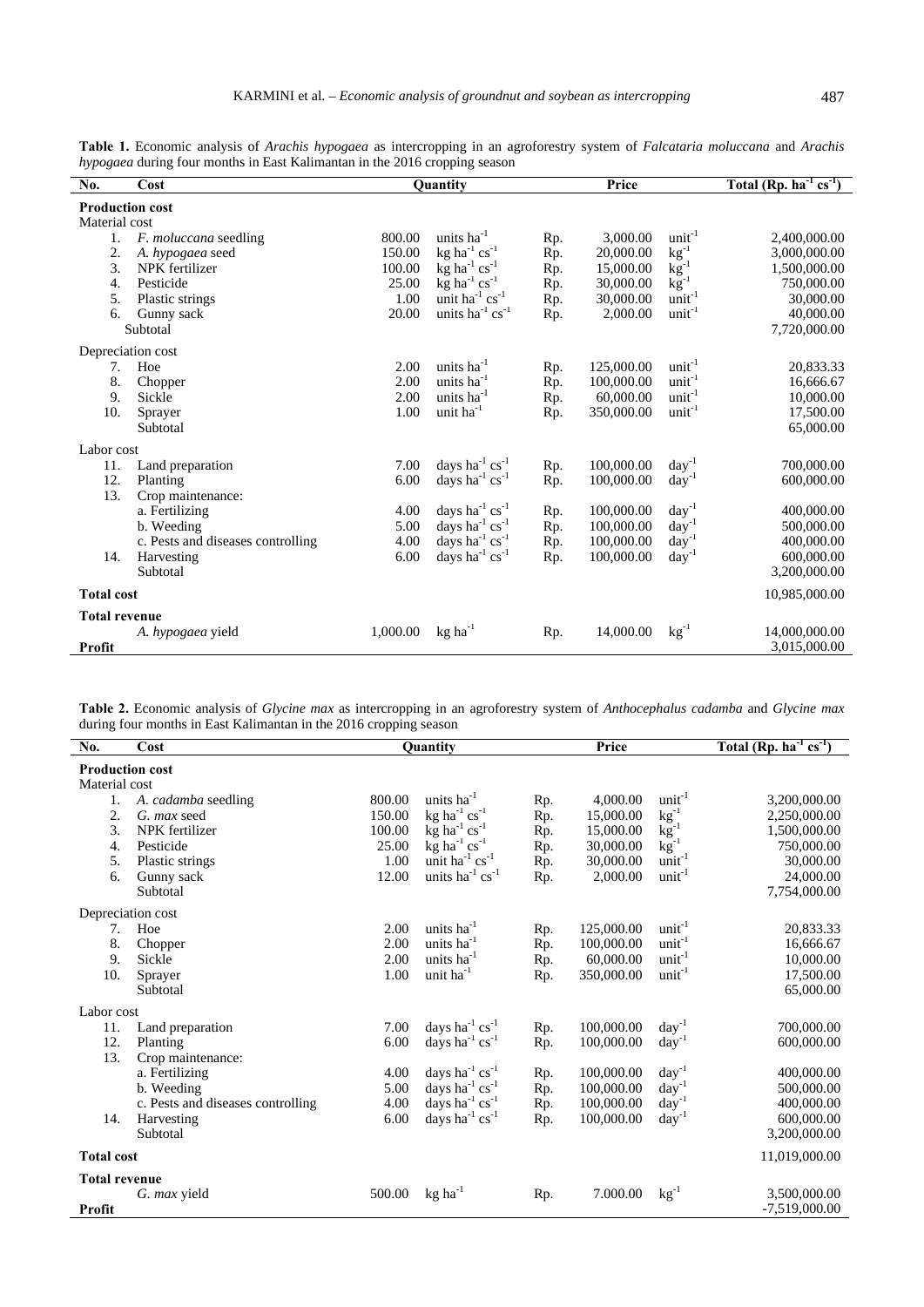

**Figure 3.** A. *Falcataria moluccana*, B. *Arachis hypogaea,* C. *Anthocephalus cadamba,* and D*. Glycine max* 

There was no difference between depreciation cost for the application of an agroforestry system of *F. moluccana*-*A. hypogaea* and that of *A. cadamba*-*G. max* because the kind, quantity, and price of equipment were same. There were many kinds of equipment needed to support farm activity. The equipment was hoe, chopper, sickle, and sprayer. The price of this equipment was different and it depended on the material and the quality of the equipment. Technical duration of an equipment is commonly three years. However, sprayer can be used for five years. Depreciation cost in the application of *A. hypogaea* and *G. max* as intercropping in two agroforestry systems was lower than material cost and labor cost.

The application of that two agroforestry systems expended labor cost in same numbers because those applications are done in the same critical land which has similar soil properties. Many kinds of activities are done in the application of two agroforestry systems of *F. moluccana*-*A. hypogaea* and that of *A. cadamba*-*G. max.*  Those activities are land preparation, planting, crop maintenance, and harvesting. Land preparation expended more money than the planting activity. Activities of crop maintenance included fertilizing, weeding, and pests and diseases controlling. Weed control methods significantly affected *A. hypogaea* yield both on the Samnut 10 and MK 373 varieties (Olayinka and Etejere 2015). Crop maintenance needed more cost than harvesting activity because it involved more labor.

Total cost included material cost, depreciation cost, and

labor cost. Total cost for the application of an agroforestry system of *F. moluccana* and *A. hypogaea* (Rp.  $10,985,000.00$  ha<sup>-1</sup> cs<sup>-1</sup>) was smaller than that of *A*. *cadamba* and *G. max* (Rp. 11,019,000.00 ha<sup>-1</sup> cs<sup>-1</sup>). Material cost was different between an agroforestry system of *F. moluccana*-*A. hypogaea* and that of *A. cadamba*-*G. max,* however, depreciation cost and labor cost were same.

In an agroforestry system of *F. moluccana* and *A. hypogaea*, there was no harvesting of *F. moluccana* yield in the first year because the aim of *F. moluccana* planting was to rehabilitate the critical lands. Crop maintenance of *F. moluccana* is done in the following years. There is a possibility that the harvesting activity is only to take the economic value of *F. moluccana* timbers. Farmers can obtain revenue from selling the *F. moluccana* timbers, so when there is no harvesting, it means no revenue. The economic potential of *F. moluccana* trees is very high from the aspect of tree growth level.

There were several prior researches measuring the growth level of diameter and height of *F. moluccana* in some plantation systems (Table 3). Sudomo (2007) investigated an agroforestry system of *F. moluccana* and nilam and found that the growth of *F. moluccana* on loamy sand soil is good enough. It was proven by the increasing of height and diameter at 18 months and 24 months. Meanwhile, two best agroforestry systems that could be applied widely in Blitar, East Java Province, are sengoncoffee-gliricidia-cassava-stick nut and sengon-coffeecacao-gliricidia-ginger-stick nut because those systems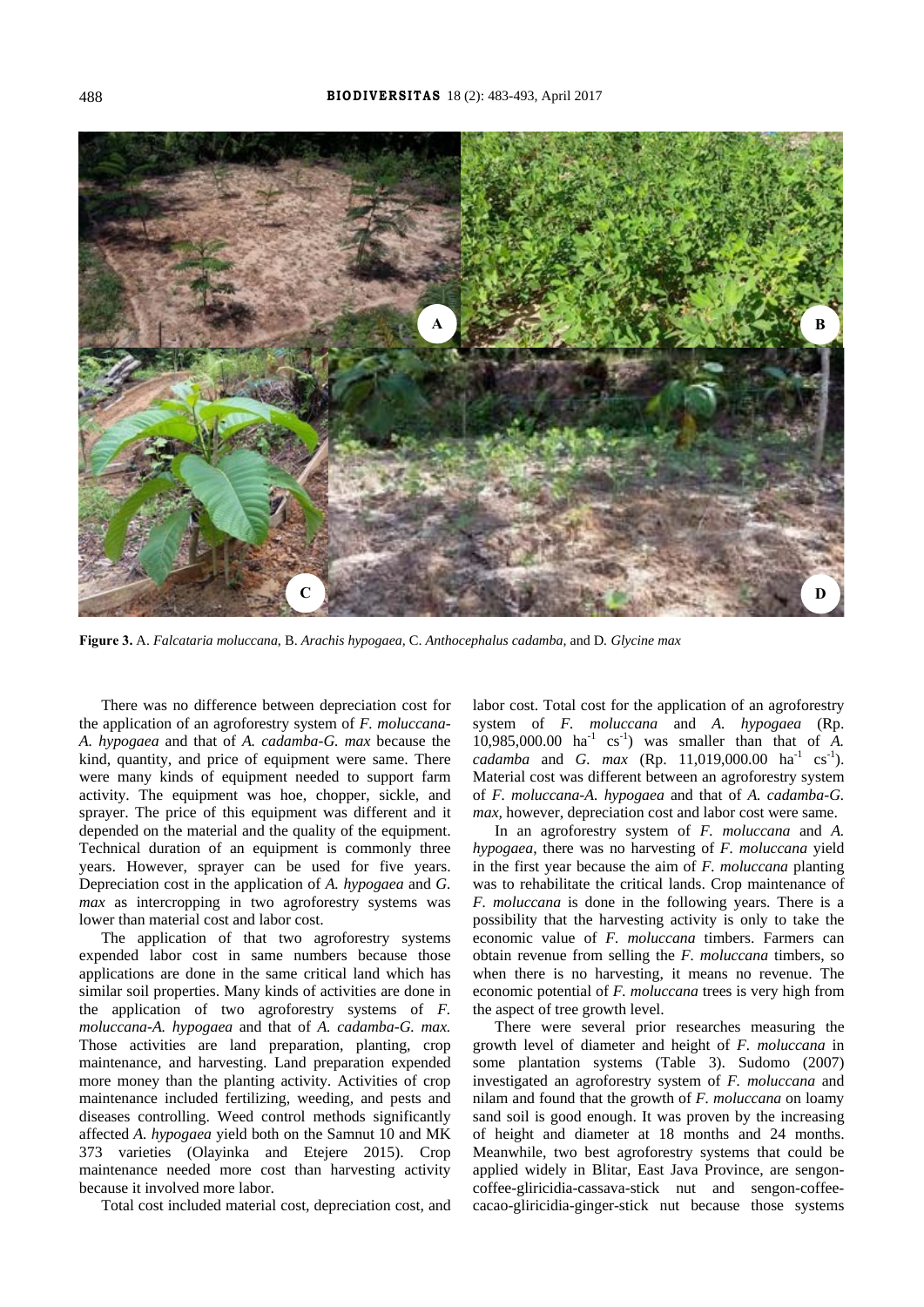gave the best sengon diameter growth (Mindawati et al. 2013). The result of a study by Swestiani and Purwaningsih (2013) and Wahyudi and Panjaitan (2013) showed that Mean Annual Increment (MAI) of *F. moluccana's* diameter in agroforestry system is wider than in monoculture system. The study by Krisnawati et al. (2011b) in smallholder plantations in Ciamis (West Java Province) recorded the mean diameter and height of *F. moluccana* trees which were younger than four years old, 5-10 years old, and 12 years old of stands. The wide variations in mean diameter and height are probably due to the difference in growing conditions including site quality, altitude, slope, and silvicultural management.

*Arachis hypogaea* mature at 90 and 95 days (Najiyati and Danarti 2000) or between 98 and 105 days (Olayinka and Etejere 2015). There were differences in *A. hypogaea* yield that obtained in monoculture system in some farm areas, as shown in Table 4. In United States of Amerika, *A. hypogaea* yield is higher than the average yield in tropical Africa. *A. hypogaea* yield of Macan variety in monoculture system is between  $1,200$  and  $1,800$  kg ha<sup>-1</sup> (Najiyati and Danarti 2000). According to Asnah and Natal (2009), *A. hypogaea* farmers in Tagawiti Village, Ile Ape Subdistrict, Lembata District, who own land more than 0.5 ha have bigger profit than those who own land less than 0.5 ha.

There were differences in *A. hypogaea* yield in an agroforestry system in some locations. In this study, *A. hypogaea* as an intercropping plant in an agroforestry system of *F. moluccana* and *A. hypogaea* could produce yield as much as  $1,000.00$  kg ha<sup>-1</sup>. The result of this study which was conducted in Forest Education, Forestry Faculty, Universitas Mulawarman, Lempake Subcity, Samarinda City, East Kalimantan Province was higher than the result of studies by Swestiani and Purwaningsih (2013) in Ciamis District, West Java Province and Widiyanto and Sudomo (2013) in Raksabaya Village, Cimaragas Subdistrict, Ciamis District, West Java Province. When the price of *A. hypogaea* yield was Rp. 14.000,00 kg<sup>-1</sup>, the farmer could get potential revenue as much as Rp.  $14,000,000.00$  ha<sup>-1</sup> cs<sup>-1</sup>.

Sudomo (2013) reported that *A. hypogaea* yield decreases in an agroforestry system of *A. hypogaea* and manglid (19.63%) compared to *A. hypogaea* in a monoculture system. Similar to Sudomo's study (2013), Swestiani and Purwaningsih (2013), and Widiyanto and Sudomo (2014) also found that *A. hypogaea* yield in monoculture system was higher than that in an agroforestry system of *F. moluccana* and *A. hypogaea*. It was happened due to the shade of *F. moluccana* over *A. hypogaea* and the competition of *F. moluccana* with *A. hypogaea* in water and nutrition absorption (Widiyanto and Sudomo, 2014). According to Swestiani and Purwaningsih (2013), *F. moluccana*, manglid, and *A. hypogaea* will grow optimally when the environment factors (duration of sunshine, water, nutrition,  $CO<sub>2</sub>$ , and growth space) are available adequately. The strategy to increase *A. hypogaea* yield is by increasing the area width for a more intensive farming and by expanding the planting area through the arrangement of planting pattern, the use of hybrid varieties, the use of appropriate machines and equipment, and the adequate supply of water (Department of Agriculture of Indonesia 2001).

Similar to an agroforestry system of *F. moluccana* and *A. hypogaea*, there was no harvesting of *A. cadamba* yield in the first year. However, crop maintenance is continued to be done to rehabilitate the critical lands in the following years. Reports by Sudarmo (1957) and Soerianegara and Lemmens (1993) showed an average diameter, a mean height, MAI, and wood production of *A. cadamba* (Tabel 5). The growth rates of both diameter and height of *A. cadamba* in Java are higher than those in South Kalimantan. The wide variations in mean diameter and height are probably due to differences in site quality and owners management practices (Krisnawati et al. 2011a).

The result of a study by Dogbe et al. (2013) showed monoculture system of *G. max* produces 509-642 kg ha<sup>-1</sup> yield in Saboba and Chereponi Districts, Northern Region of Ghana. Meanwhile, Zoundji et al. (2015) found that 60.5%, 28.1%, and 11.4% of the soybean farmers in Benin had low  $(< 700 \text{ kg ha}^{-1})$ , medium (between 700 and 1,000 kg ha<sup>-1</sup>), and high ( $> 1,000$  kg ha<sup>-1</sup>) yield level, respectively (Table 6). The soybean grain yields obtained after harvest are inferior to  $1,000 \text{ kg}$  ha<sup>-1</sup> for the majority of respondents. In this study, the application of *G. max* as an intercropping plant in an agroforestry system of *A. cadamba* and *G. max*  could produce yield as much as  $500.00 \text{ kg}$  ha<sup>-1</sup>. The selling price of *G. max* vield was Rp. 7,000.00  $kg^{-1}$ , therefore the farmers owned revenue of Rp. 3,500,000.00 ha<sup>-1</sup> cs<sup>-1</sup> in the first cropping season. The revenue level is determined by yield quantity and selling price.

There are some factors influencing the level of *G. max* yields such as a characteristic of land, quality and quantity of inputs (material, equipment, and labor), cropping practice, climate condition, environment condition, and other factors. Dogbe et al. (2013) explained several factors could account for the low levels of productivity of *G. max* including poor soil health, pest, and diseases, unfavorable weather conditions, inadequate and untimely access to agro-inputs, equipment, and labor. According to Zoundji et al. (2015), yield level is significantly determined by gender issues. Technical factors such as the use of improved *G. max* varieties, the use of fertilizers, the plant density, and the practice of fallow in the cropping system have significantly and positively determined the level of yields. Constrains to soybean production include mainly inadequate cropping practices.

The application of *A. hypogaea* as an intercropping plant in an agroforestry system of *F. moluccana* and *A. hypogaea* gave profit as much as Rp. 3,015,000.00 ha<sup>-1</sup> cs<sup>-1</sup>. That profit could be increased when *A. hypogaea* yield is higher than the yield result in the time of the study. That profit was bigger than the profit of monoculture system of *A. hypogaea* in Central Java Province, but it was smaller than the profit of that in Gorontalo Province and Central Sulawesi Province (Table 7). The difference of total cost could be happened because of the difference in input usage and input price. The number and the price of outputs determine factors affecting revenue. Meanwhile, profit is determined by total revenue and total cost.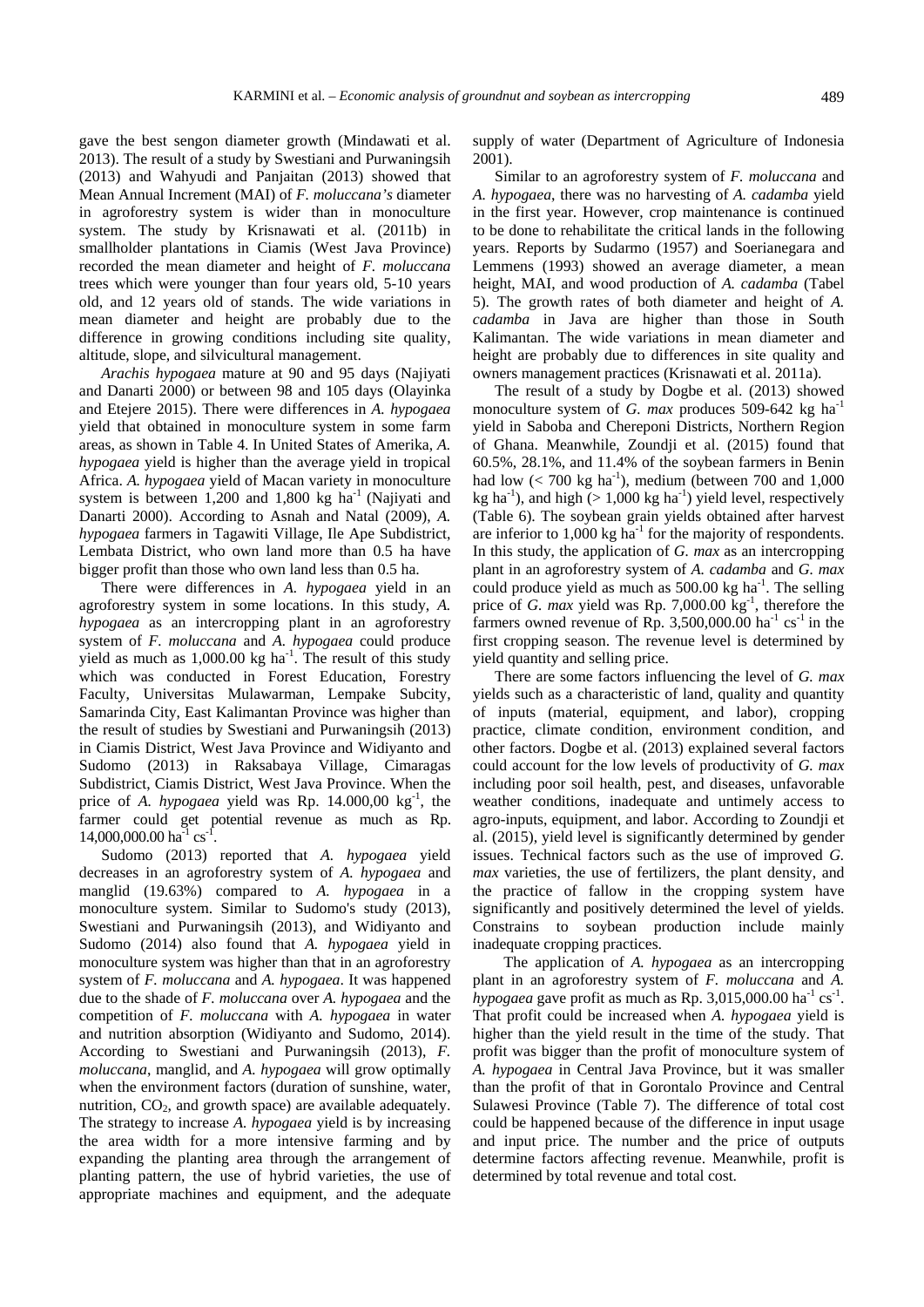| Researcher (year)                 | <b>Important findings</b>                                                                  |
|-----------------------------------|--------------------------------------------------------------------------------------------|
| Sudomo (2007)                     | Agroforestry system of F. moluccana-nilam                                                  |
|                                   | <i>F. moluccana</i> diameter:                                                              |
|                                   | 18 months: 6.85 cm                                                                         |
|                                   | 24 months: 9.48 cm                                                                         |
|                                   | <i>F. moluccana</i> height:                                                                |
|                                   | 18 months: $5.59 \text{ m}$                                                                |
|                                   | 24 months: 7,28 m                                                                          |
| Krisnawati et al. (2011b)         | Monoculture system of F. moluccana                                                         |
|                                   | F. moluccana diameter:                                                                     |
|                                   | <4 years: $3.4 - 16.7$ cm                                                                  |
|                                   | 5-10 years: 8.7-40.1 cm                                                                    |
|                                   | 12 years: 24.6-74 cm.                                                                      |
|                                   | F. moluccana height:                                                                       |
|                                   | $<$ 4 years: 3.9-19.6 m                                                                    |
|                                   | 5-10 years: 9.9-27.9 m                                                                     |
|                                   | 12 years: 15.3-36.2 m                                                                      |
| Mindawati et al. (2013)           | Agroforestry system of sengon-coffee-gliricidia-cassava-stick nut and sengon-coffee-cacao- |
|                                   | gliricidia-ginger-stick nut                                                                |
|                                   | F. moluccana diameter: 17.2-28.6 cm                                                        |
| Swestiani and Purwaningsih (2013) | MAI F. moluccana in agroforestry system: 5.25 cm year <sup>-1</sup>                        |
|                                   | MAI F. moluccana in monoculture system: 3,2 cm year <sup>-1</sup>                          |
| Wahyudi and Panjaitan (2013)      | <i>F. moluccana</i> diameter:                                                              |
|                                   | Agroforestry system: 3.45 cm year <sup>-1</sup>                                            |
|                                   | Intensive monoculture system: 3.21 cm year <sup>-1</sup>                                   |
|                                   | Conventional monoculture system: 1.99 cm year <sup>-1</sup>                                |

**Table 3.** An average diameter, a mean height, and Mean Annual Increment (MAI) of *Falcataria moluccana* in some plantation systems

**Table 4.** *Arachis hypogaea* yield of monoculture and agroforestry systems

| <b>Researcher (year)</b>         | <b>Farming system</b>                                                                      | Arachis hypogaea<br>vield                                     | Location                                                                                                                                     |
|----------------------------------|--------------------------------------------------------------------------------------------|---------------------------------------------------------------|----------------------------------------------------------------------------------------------------------------------------------------------|
| Akobundu (1987)                  | Monoculture system of A. hypogaea                                                          | 3,000 kg ha <sup>-1</sup><br>$800 \text{ kg} \text{ ha}^{-1}$ | <b>USA</b><br>Africa                                                                                                                         |
| Najiyati and Danarti<br>(2000)   | Monoculture system of A. hypogaea                                                          | 1,200-1,800 kg ha <sup>-1</sup>                               |                                                                                                                                              |
| Swestiani and                    | Monoculture system of A. hypogaea                                                          | $1.01$ ton ha <sup>-1</sup>                                   | Ciamis District,                                                                                                                             |
| Purwaningsih (2013)              | Agroforestry system of F. moluccana and<br>A.hypogaea                                      | $0.83$ ton ha <sup>-1</sup>                                   | West Java Province, Indonesia                                                                                                                |
| Riska (2014)                     | Monoculture system of A. hypogaea                                                          | 1,003.96 kg ha <sup>-1</sup>                                  | Boya Baliase Village,<br>Marawola Subdistrict, Sigi District,<br>Central Sulawesi Province,<br>Indonesia                                     |
| Widiyanto and<br>Sudomo $(2014)$ | Monoculture system of A. hypogaea<br>Agroforestry system of F. moluccana and<br>A.hypogaea | 1,349.4 kg ha <sup>-1</sup><br>861 kg ha $^{-1}$              | Raksabaya Village,<br>Cimaragas Subdistrict, Ciamis<br>District, West Java Province,<br>Indonesia                                            |
| This study $(2016)$              | Agroforestry system of F. moluccana and<br>A.hypogaea                                      | $1,000.00$ kg ha <sup>-1</sup>                                | Forest Education, Forestry Faculty,<br>Universitas Mulawarman,<br>Lempake Subcity, Samarinda City,<br>East Kalimantan Province,<br>Indonesia |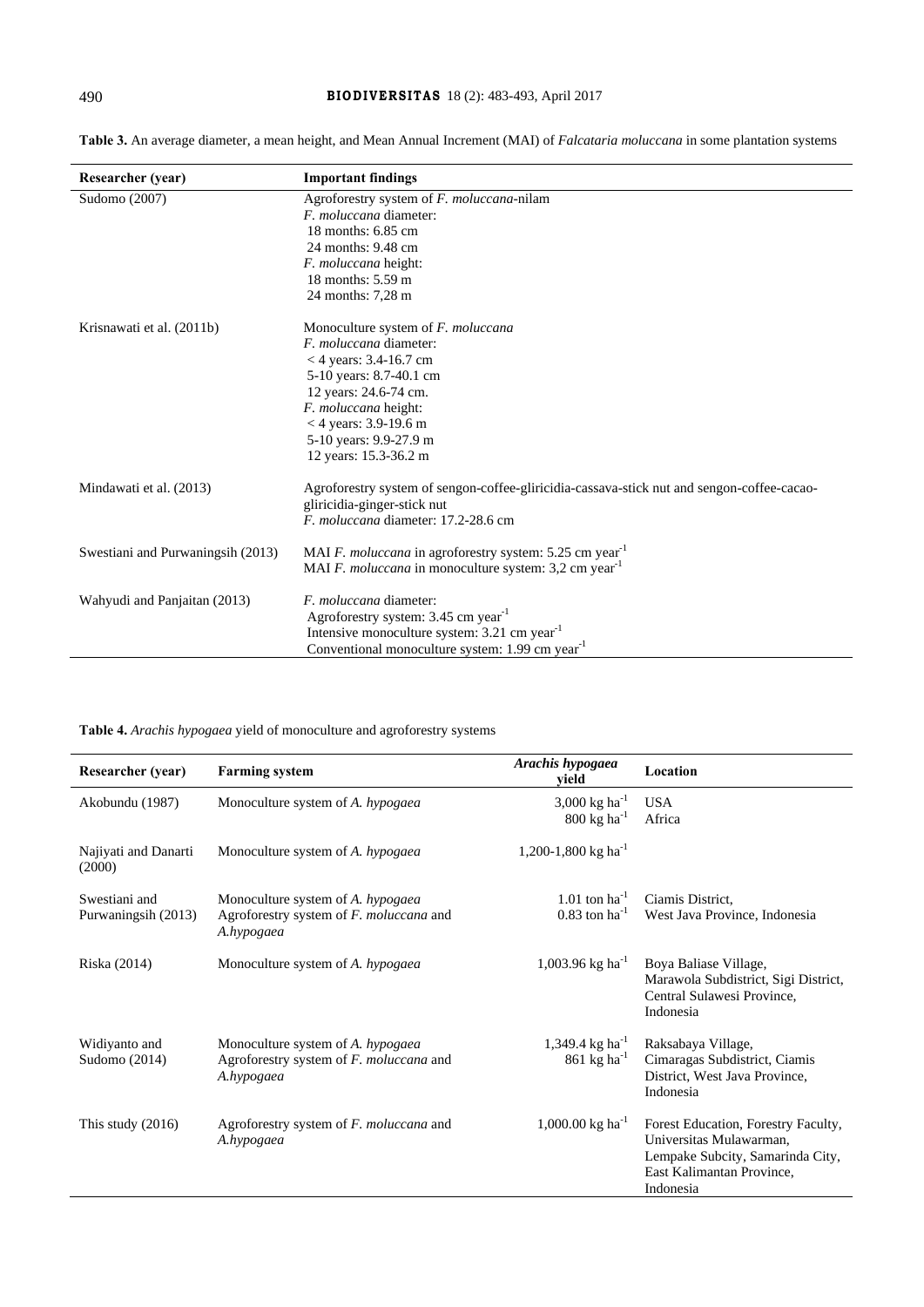**Table 5.** An average diameter, a mean height, Mean Annual Increment (MAI), and wood production of *Anthocephalus cadamba*

| <b>Researcher</b> (year)           | <b>Important findings</b>                                                                                                                                                                                                                                                                                                                                                                                                                         |
|------------------------------------|---------------------------------------------------------------------------------------------------------------------------------------------------------------------------------------------------------------------------------------------------------------------------------------------------------------------------------------------------------------------------------------------------------------------------------------------------|
| Sudarmo (1957)                     | MAI A. cadamba:<br>Age of 9 years in good-quality sites: 20 $m3$ ha <sup>-1</sup> year <sup>-1</sup> , producing up to 183 $m3$ ha <sup>-1</sup><br>Age of 9 years in medium-quality sites: $16 \text{ m}^3 \text{ ha}^{-1} \text{ year}^{-1}$ , producing up to $145 \text{ m}^3 \text{ ha}^{-1}$<br>Age of 9 years in poor-quality site: $15 \text{ m}^3 \text{ ha}^{-1} \text{ year}^{-1}$ , producing up to $105 \text{ m}^3 \text{ ha}^{-1}$ |
| Soerianegara and Lemmens<br>(1993) | A cadamba: an average diameter of 65 cm, a mean height of 39 m, wood production 350 m <sup>3</sup> ha <sup>-1</sup>                                                                                                                                                                                                                                                                                                                               |
| Krisnawati et al. (2011a)          | A. <i>cadamba</i> diameter at breast height (DBH) $<$ 5 years old: 8-18 cm<br>A. <i>cadamba</i> growth $>$ 5 years:<br>Java: diameter 1.2-11.6 cm year <sup>1</sup> , height 0.8-7.9 m year <sup>1</sup><br>South Kalimantan: diameter 1.2-4.8 cm year <sup>-1</sup> , height 0.8-3.7 m year <sup>-1</sup><br>A. cadamba height:<br>$<$ 10 years old: 19.6 m<br>$> 10$ years old: 17.3-30 m                                                       |

**Table 6.** *Glycine max* yield on monoculture and agroforestry systems

| <b>Researcher</b> (year) | <b>Plantation system</b>                           | Glycine max yield                  | Location                                                                                                                                   |
|--------------------------|----------------------------------------------------|------------------------------------|--------------------------------------------------------------------------------------------------------------------------------------------|
| Dogbe et al. $(2013)$    | Monoculture system of G. max                       | 509-642 kg ha <sup>-1</sup>        | Saboba and Chereponi Districts,<br>Northern Region of Ghana                                                                                |
| Zoundji et al. (2015)    | Monoculture system of G. max                       | $1,000 \text{ kg} \text{ ha}^{-1}$ | Benin                                                                                                                                      |
| This study $(2016)$      | Agroforestry system of A. cadamba<br>and $G$ , max | $500 \text{ kg} \text{ ha}^{-1}$   | Forest Education, Forestry Faculty,<br>Universitas Mulawarman, Lempake Subcity,<br>Samarinda City, East Kalimantan Province,<br>Indonesia. |

**Table 7.** Total cost, revenue, and profit of monoculture and agroforestry system of *Arachis hypogaea*

| <b>Researcher</b> (year)      | <b>Plantation system</b>                                            | <b>Research location</b>                                                                                                                           | <b>Total cost</b><br>$(Rp. ha^{-1} cs^{-1})$ | <b>Total revenue</b><br>$(Rp. ha^{-1} cs^{-1})$ | Profit<br>$(Rp. ha^{-1} cs^{-1})$ |
|-------------------------------|---------------------------------------------------------------------|----------------------------------------------------------------------------------------------------------------------------------------------------|----------------------------------------------|-------------------------------------------------|-----------------------------------|
| Muklis et al. (2012)          | Monoculture system<br>of A. hypogaea                                | Pasar Anom Village,<br>Grabag Subdistrict,<br>Purworejo District,<br>Central Java Province, Indonesia                                              | 7,402,092                                    | 9,562,860                                       | 2,160,769                         |
| Riska (2014)                  | Monoculture system<br>of A. hypogaea                                | Boya Baliase Village,<br>Marawola Subdistrict,<br>Sigi District,<br>Central Sulawesi Province,<br>Indonesia                                        | 3,688,412                                    | 15,069,434                                      | 11,371,022                        |
| Boekoesoe and<br>Saleh (2015) | Monoculture system<br>of A. hypogaea                                | Pulahenti Village,<br>Sumalata Subdistrict,<br>West Gorontalo District,<br>Gorontalo Province, Indonesia                                           | 4,049,003                                    | 7,600,242                                       | 3,551,238                         |
| This study $(2016)$           | Agroforestry system<br>of $F$ , <i>moluccana</i> and<br>A. hypogaea | Forest Education,<br>Forestry Faculty,<br>Universitas Mulawarman,<br>Lempake Subcity,<br>Samarinda City,<br>East Kalimantan Province,<br>Indonesia | 10,985,000                                   | 14,000,000                                      | 3,015,000                         |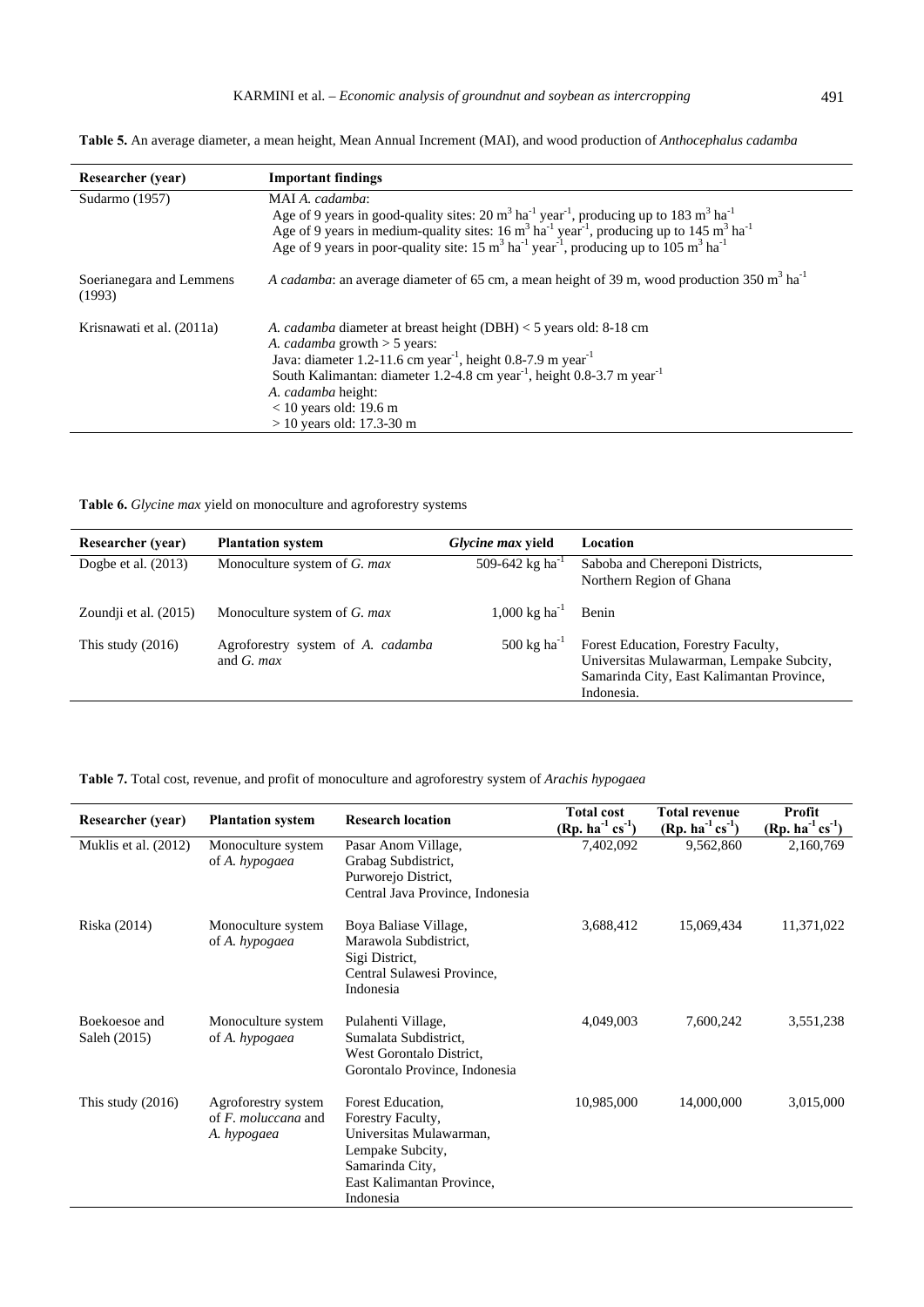The income from the application of an agroforestry system of *F. moluccana* and *A. hypogaea* during four months comes only from the selling of *A. hypogaea* yield. However, a farmer can achieve other income from harvesting the trees in the fifth year. According to Widiyanto and Sudomo (2014), *F. moluccana* has short harvest cycle from 5 to 7 years. The result of a study by Siregar et al. (2007) in East Java Province showed that *F. moluccana* is usually harvested after 10 years; however, there is a tendency to shorten the harvesting time to 8 years. The higher income will come as *F. moluccana* grows taller and its stalk diameter gets bigger.

In the first cropping season in the first year, the application of *G. max* as an intercropping plant in an agroforestry system of *A. cadamba* and *G. max*, gave no profit whereas the farmer loss as much as Rp. 7,519,000.00  $ha^{-1}$  cs<sup>-1</sup>. The small revenue and the big cost cause little motivation for a farmer to do this system. In the first cropping season, the big portion of capital is to buy *A. cadamba* seedling. In the following cropping seasons, it does not need to buy *A. cadamba* seedling, therefore, production cost will decrease. When there are adequate cropping practices, the *G. max* production will increase. It affects the increase of the revenue, and there is opportunity to reach the higher profit. The result of this study is similar to the result of the study of Dogbe et al. (2013) that found the soybean production in Chereponi District, Northern Region of Ghana is not profitable even though it is done by female who are relatively better than male farmers. On the other hand, soybean production is profitable in Saboba District which is done by male farmers.

The application of an agroforestry system of *A. cadamba* and *G. max* during four months gives income only from the selling of *G. max* yield. When the trees have the best growth of diameter and height, a farmer could harvest them and gets additional income. Logs from tree plantations of *A cadamba* are mostly from young trees with the age of 5-8 years (Hadi et al. 2015). Similar to the agroforestry system of *F. moluccana* and *A. hypogaea*, this agroforestry system gives more than a source of income for farmers.

The results indicate two agroforestry systems of *F. moluccana-A. hypogaea* and *A. cadamba-G. max* are feasible and applicable to rehabilitate the critical lands. Both agroforestry systems give many benefits from the aspect of economy, social, ecology, and conservation. The owner has the possibility to manage their small forest more flexibly and effectively especially in yield arrangement and control (Muliawati 2006). Moreover, if both agroforestry systems are reckoned from the social aspect, it supplies timber product, provides food-stuff, and creates job opportunities for the community. According to Bertomeu (2006), agroforestry systems with wide-spaced trees have the potential of diversifying farm production. The establishment of agroforestry aims to develop the community forest. The application of *A. hypogaea* as an intercropping plant in an agroforestry system of *F. moluccana* and *A. hypogaea* is profitable in the critical lands. From the aspect of the economy, agroforestry system has an important role for community life as a source of

income (Senoaji 2012), it produces higher economic returns, and it provides other economic profit (Bertomeu 2006).

In the critical land, the application of *G. max* as an intercropping plant in an agroforestry system of *A. cadamba* and *G. max* in the first year in the first cropping season is not profitable based on economic analysis. However, from the aspect of ecology, agroforestry system can increase land fertility and environment protection (Senoaji 2012). From the aspect of conservation, both agroforestry systems can rehabilitate the critical land. Another study showed that agroforestry systems with widespaced trees have environmental benefits derived from tree planting, including erosion control, soil fertility improvement, and windbreaks (Bertomeu 2006). Conservation benefit is also reported by Labata et al. (2012) who found that the agroforestry systems (mixed multistorey system, taungya agroforestry system, and falcata-coffee multistorey system) have the capacity to store carbon in trees, herbaceous vegetation, litter, and soil. According to their study in Bukidnon, Philippines, agroforestry systems can store 92 MgC ha<sup>-1</sup> to 174 MgC ha<sup>-1</sup> <sup>1</sup> of carbon.

#### **REFERENCES**

- Department of Agriculture of Indonesia. 2001. Manual of Development of Penisahaan System of Groundnut Agro-business 2001-2004. Department of Agriculture of Indonesia, Jakarta. [Indonesian]
- Agroudy NE, Mokhtar S, Zaghlol EA, Gebaly ME. 2011. An economic study of the production of soybean in Egypt. Agric. Biol. J. N. Am. 2 (2): 221-225.
- Akobundu IO. 1987. Weed Science in Tropics, Principles and Practices. Wiley, New York.
- Amusat AS, Ademola AO. 2013. Utilisation of soybean in Oniyo community of Oyo State, Nigeria. Global Journal of Science Frontier Research Agriculture and Veterinary 13 (7): 6-14.
- Asnah, Natal V. 2009. Profit of groundnut farming in Tagawiti Village, Ile Ape Subdistrict, Lembata District. Buana Sains 9 (1): 25-30. [Indonesian]
- Bertomeu M. 2006. Financial evaluation of smallholder timber-based agroforestry systems in Claveria, Northern Mindanao, the Philippines. Small-scale Forest Economics, Management and Policy 5 (1): 57-82.
- Boekoesoe Y, Saleh Y. 2015. Cost structure and profitability of groundnut farming in Pulahenti Village, Sumalata Subdistrict, West Gorontalo District. Perspektif Pembiayaan dan Pembangunan Daerah 3 (1): 19- 26. [Indonesian]
- Dogbe W, Etwire PM, Martey E, Etwire JC, Baba IIY, Siise A. 2013. Economics of soybean production: Evidence from Saboba and Chereponi Districts of Northern Region of Ghana. Agricultural Science 5 (12): 38-46.
- Hadi YS, Rahayu IS, Danu S. 2015. Termite resistance of jabon wood impregnated with methyl methacrylate. Tropical Forest Science 27 (1): 25-29.
- Hamid A. 2008. The effect of sengon tree pruning to diversity intercrop in agroforestry system of sengon. Buana Sains 8 (2): 189-202. [Indonesian]
- Hidayat A, Adiningsih ES, Setiawan P. 2004. Analysis of land development for groundnut plant in West Java from landsat data with geographic information system. Penginderaan Jauh dan Pengolahan Data Citra Digital 1 (1): 46-50. [Indonesian]
- Krisnawati H, Kallio M, Kanninen M. 2011a. *Anthocephalus cadamba* Miq. Ecology, Silviculture and Productivity. Center for International Forestry Research (CIFOR), Bogor.
- Krisnawati H, Varis E, Kallio M, Kanninen M. 2011b. *Paraserianthes falcataria* (L.) Nielsen. Ecology, Silviculture and Productivity. Center for International Forestry Research (CIFOR), Bogor.